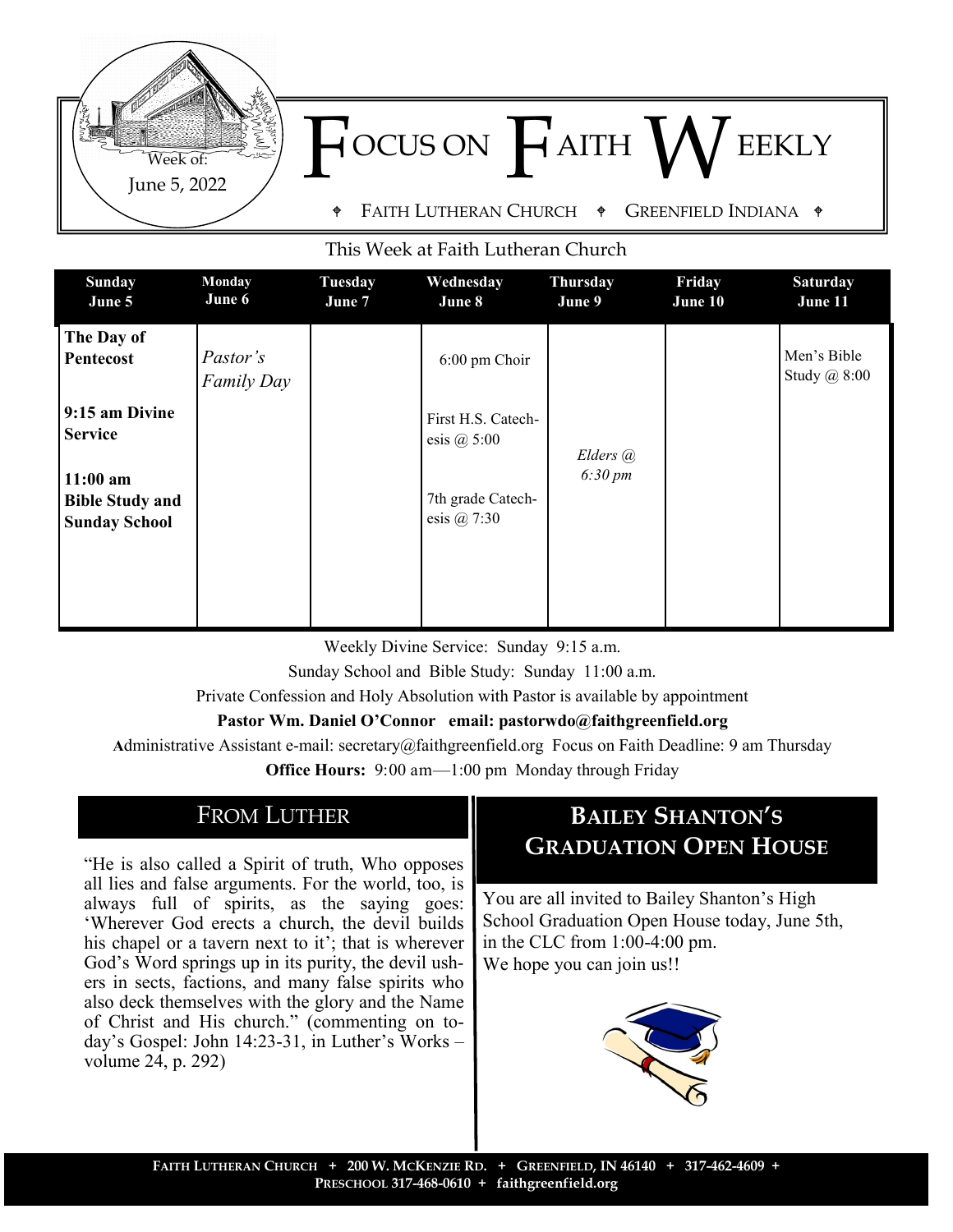### **REMEMBERING THE SAINTS**

**Boniface of Mainz, Missionary to the Germans** (June 5) – Boniface was born in the late seventh century in England. He became a monk, and was ordained as a Presbyter in England, where he was inspired by the example of others to become a missionary. Upon receiving a papal commission in 719 to work in Germany, Boniface devoted himself to planting, organizing, and reforming churches and monasteries in Hesse, Thuringia, and Bavaria. After becoming an Archbishop, Boniface was assigned to the See of Mainz in 743. Ten years later he resigned his position to engage in mission work in the Netherlands. On June 5, 754, while awaiting a group of converts for confirmation, Boniface and his companions were murdered by a band of pagans. Boniface is known as the apostle and missionary to the Germans.

Collect: Almighty God, You called Boniface to be a witness and martyr in Germany, and by his labor and suffering You raised up a people for Your own possession. Pour out Your Holy Spirit upon Your Church in every land, that by the service and sacrifice of many Your holy Name may be glorified and Your kingdom enlarged.

**St. Barnabas, Apostle** (June  $11^{th}$ ) – St. Barnabas was a Levite from Cyprus who sold some land and gave the proceeds to the early Christian community in Jerusalem (Acts 4:36-37). St. Paul informs us that he was a cousin of John-Mark, the writer of the second Gospel (Colossians 4:10). Barnabas was sent by the Jerusalem church to oversee the young church in Antioch (Acts 11:22). While there he went to Tarsus and brought Paul back to Antioch to help him (Acts 11:25-26). It was this church in Antioch that commissioned and sent Barnabas and Paul on the first missionary journey (Acts 13:2-3). When it was time for the second missionary journey, however, Barnabas and Paul disagreed about taking along John-Mark. Barnabas took Mark and went to Cyprus; Paul took Silas and headed north through Syria and Cilicia (Acts 15:36-41). Nothing more is known of the activities of Barnabas, except that he was apparently known to the Corinthians (1Corinthians 9:6). Tradition relates that Barnabas died a martyr's death in Cyprus by being stoned.

### **REMEMBERING THE SAINTS**

Collect: Almighty God, Your faithful servant Barnabas sought not his own renown but gave generously of his life and substance for the encouragement of the apostles and their ministry. Grant that we may follow his example in lives given to charity and the proclamation of the Gospel

# **Stewardship**

#### **June 5 Pentecost**

**Acts 2:1 – "When the day of Pentecost arrived, they were all together in one place."** Notice that Pentecost is actually an Old Testament festival. It happens around the time when the wheat and oats are ready to be brought in. In the New Testament, this becomes a picture and foreshadowing of the great harvest of humankind that God means to bring in through the preaching of His Word. God gives the seed, and God brings about the harvest through the work of His Church

# WORSHIP ANEW (WORSHIP FOR SHUT-INS)

**June 5, 2022 – The Day of Pentecost Psalm 143:1-10; Genesis 11:1-9 and Acts 2:1- 11; John 14:25-26**

#### **"To Us, Through Us" - Sermon Text: Psalm 30 - Rev. Dr. Thomas Ahlersmeyer**

Pentecost commemorates and celebrates our Father God bringing Jesus Christ *to us* and *through us*, into the lives of others through the gift of the Holy Spirit. What a grace-filled privilege to receive and give the life-giving precious Gospel.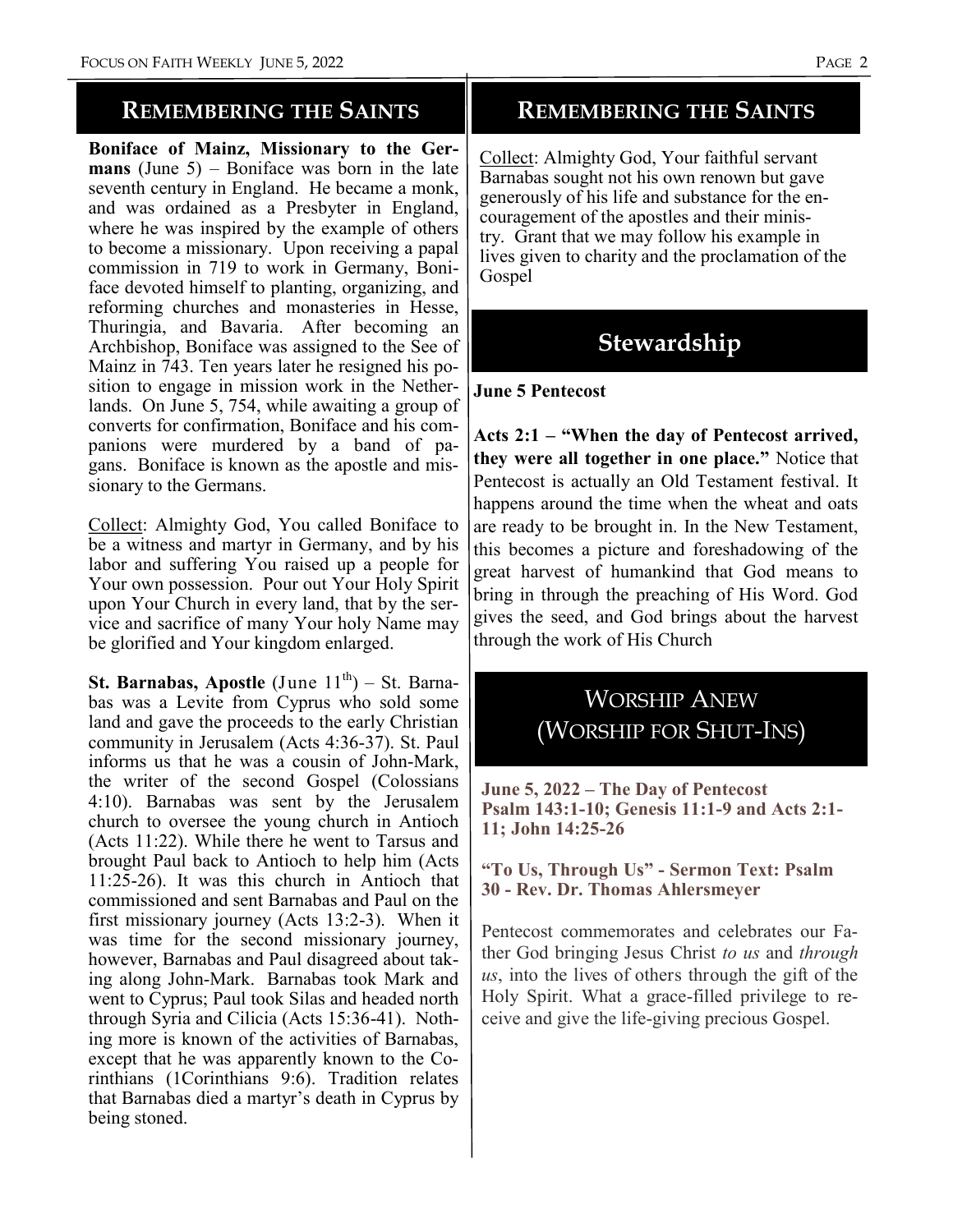| <b>Quarterly Voter's Meeting</b>                                                                                                                                                                                                                                         | <b>Moments of Comfort</b>                                                                                                                                                                                                                                                                                                                                                      |
|--------------------------------------------------------------------------------------------------------------------------------------------------------------------------------------------------------------------------------------------------------------------------|--------------------------------------------------------------------------------------------------------------------------------------------------------------------------------------------------------------------------------------------------------------------------------------------------------------------------------------------------------------------------------|
| The Second Quarterly Voter's Meeting will be<br>on Sunday, June 12:00 at 11:00 am. The meet-<br>ing will be in the fellowship hall. Please con-<br>tact Brian Atkins if there is any item you<br>would like to add to the agenda.<br><b>Brian Atkins</b><br>317-435-0842 | Filled with Peace<br>Theme Text: Romans 15:13- Speaker:<br>Reverend Jim Elsner<br>Everywhere we look, we see how unreliable and<br>fleeting hope is when it rests on the immediate<br>things around us. We look to the Almighty God<br>for hope because He is the source. He is the<br>source of hope because we can consistently rely<br>on his promises. God never fails us. |
| <b>RECEIVING IN FAITH:</b><br>MAY 29, 2022                                                                                                                                                                                                                               | <b>MARY MARTHA QUILTERS</b>                                                                                                                                                                                                                                                                                                                                                    |
| 9:15 am Divine Service:<br>83<br><b>RESPONDING IN FAITH:</b><br>MAY 29, 2022<br>Total  \$5,973.16                                                                                                                                                                        | Thank you to all quilters for your helping<br>hands and time as we take a break for the sum-<br>mer.<br>Quilters are<br>Lauretta Arthur,<br>Barbara Burnham,<br>Bev Wilson,<br>Emily Rogers, and<br>Jean Fox.<br>In appreciation of \$200.00 gift from Mary<br>Martha and a State Farm grant of \$500.00 we<br>were able to do many quilts. We have 75 quilts                  |
| <b>Ushers and Greeters Needed</b><br>Ushers and Greeters are needed. Please<br>contact Richard Curry or Jim Arthur if in-<br>terested or desire more information.                                                                                                        | and 15 knitted/or crochet afghans for our mis-<br>sion project the Orphan Grain Train.<br>Thanks be to God!!                                                                                                                                                                                                                                                                   |
|                                                                                                                                                                                                                                                                          |                                                                                                                                                                                                                                                                                                                                                                                |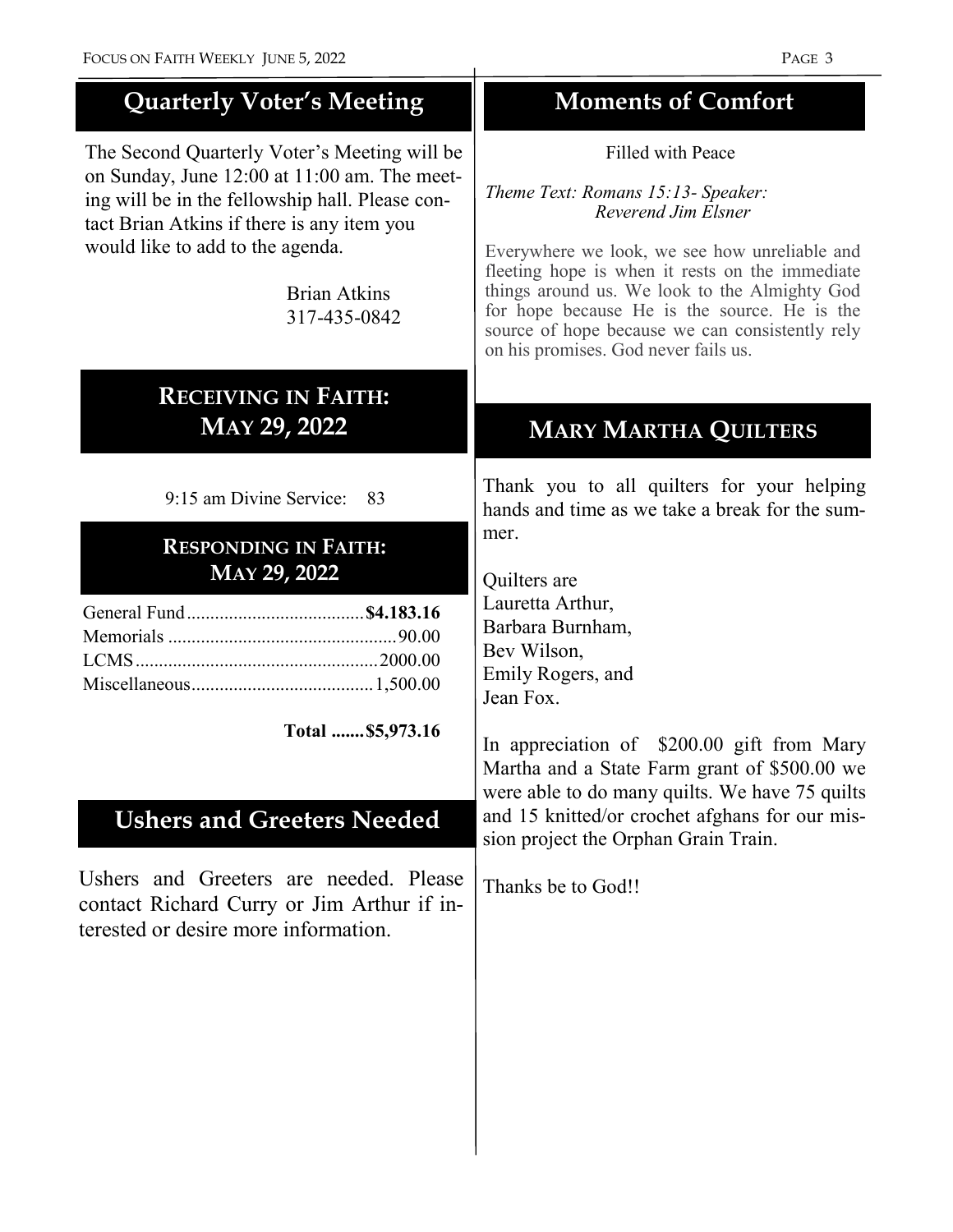# **LUTHERAN HIGH SCHOOL UPCOMING EVENTS**

#### **Summer Sports Camps June 2022**

**LHS will offer summer sports camps** during June for boys and girls currently in grade school. Camps will be held for Co-Ed Wrestling (June 6- 9); Boys and Girls Basketball (June 6-10); Co-Ed Cross Country (June 13-16); Co-Ed Volleyball and Co-Ed Tennis (June 13-17); and Co-Ed Soccer (June 20-24).

For more information and to register, visit lhsi.org or call 317-787-5474.

### **Performing Arts Camp - June 27-July 1**

Lutheran High School is offering a summer camp for choir and for band the week of June 27-July 1 for students who have completed grades 5, 6, 7, or 8. Visit LHSI.org or call 317-787-5474 for more information and to register.

# **LHS SCIENCE TEAM STATE CHAMPIONS**

Lutheran High School's Academic Super Bowl team sent four teams to the state final competition at Purdue University on May 7th. The Math, English, Science, and Social Studies teams all competed. And each of them medaled!

The English and Social Studies teams earned 3rd place trophies; the Math team came in with a second place; and the Science team won the State Championship for Class 4, with 23 of 25 questions answered correctly. Congratulations!

## **IN THE LORD'S SERVICE SUNDAY, JUNE 12, 2022 THE HOLY TRINITY**

| Organist Mr. Richard Thompson              |  |  |
|--------------------------------------------|--|--|
|                                            |  |  |
| Acolytes  Josey Shanton and Chloe Ebling   |  |  |
|                                            |  |  |
|                                            |  |  |
| Ushers Richard Curry, Jim Arthur,          |  |  |
| and Chuck Jones                            |  |  |
|                                            |  |  |
| Altar Guild  Melissa Ebling & Cinda Rumler |  |  |
| Fellowship/Refreshments Sedam, Schildmier  |  |  |
|                                            |  |  |

# **KFUO RADIO**

**KFUO Radio**, the broadcast voice of The Lutheran Church—Missouri Synod, shares Christ for you anytime, anywhere on **KFUO.org** via worship services, Bible and theology studies, practical talk programs, and sacred music. Find programs on demand at [kfuo.org](https://kfuo.us19.list-manage.com/track/click?u=54af661ed49340a315983cb13&id=fd26688684&e=9fbf9b262b) and wherever you get your podcasts! Find us on social: **@KFUOradio** on [Facebook,](https://kfuo.us19.list-manage.com/track/click?u=54af661ed49340a315983cb13&id=b928fef4ba&e=9fbf9b262b) [Twitter,](https://kfuo.us19.list-manage.com/track/click?u=54af661ed49340a315983cb13&id=3e9e294abe&e=9fbf9b262b)  and [Instagram.](https://kfuo.us19.list-manage.com/track/click?u=54af661ed49340a315983cb13&id=45a5c39706&e=9fbf9b262b)

**CHRIST FOR YOU this week on KFUO.org:** Study Acts 15-17 on Sharper Iron's "To the End of the Earth" (weekdays at 8:00 a.m. CT), continue studying Genesis on Thy Strong Word (weekdays at 11:00 a.m. CT), and dig into Augsburg Confession Article XX: Good Works on Concord Matters (6/11 at 10:00 a.m. CT). Find your favorite programs on demand at kfuo.org or the KFUO Radio app!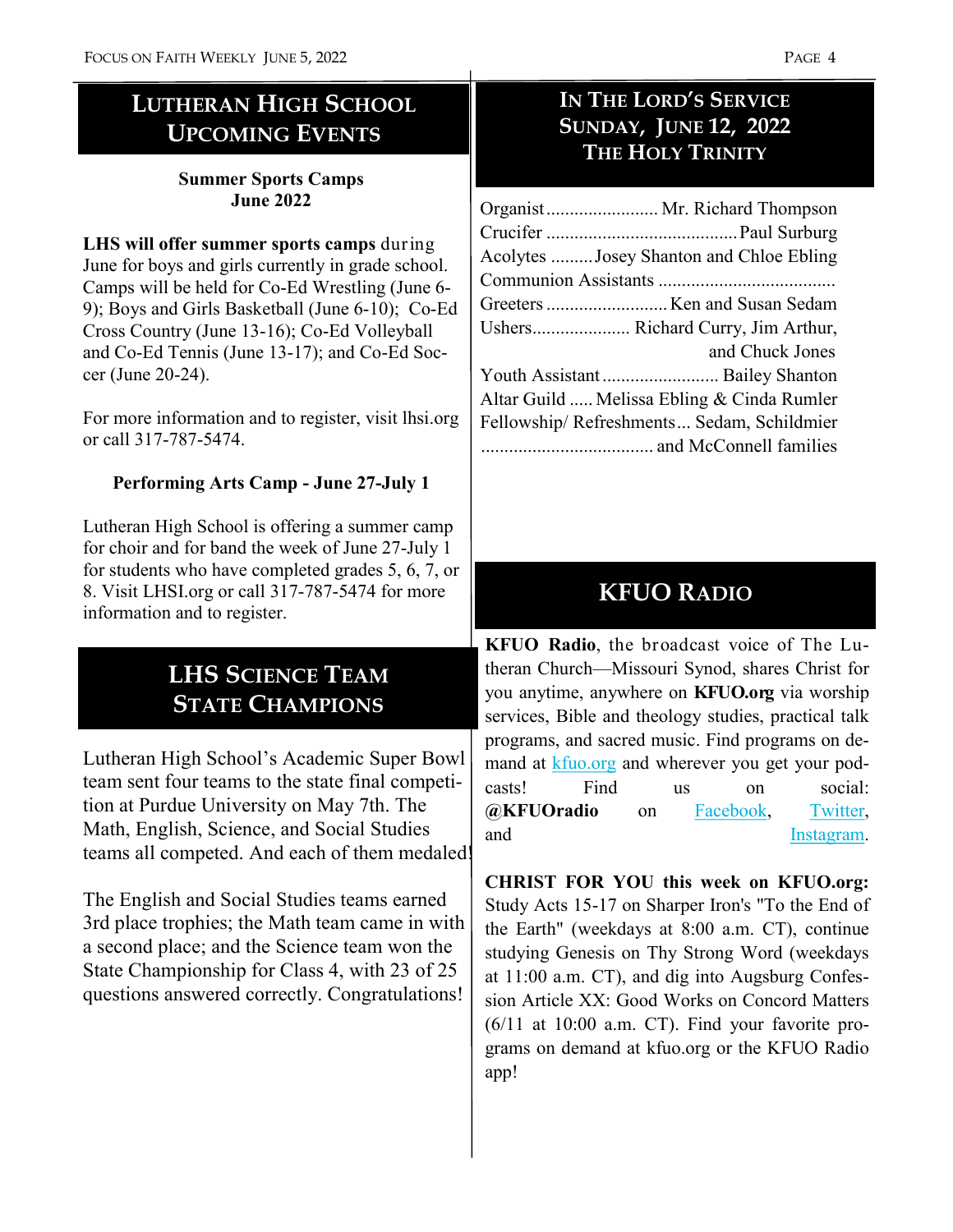### **CHURCH LEADERS**

#### Council:

 Brian Atkins (Chairman) Chris Ebling (Vice-Chairman) Brenda Dillman (Recording Secretary) David Temme (Treasurer) Phyllis Arthur (Parochial Ed. Chair) Jeff Dickmander (Evangelism Chair) Mike Schildmier (Properties Chair) Rebecca Shanton (Parish Ed. Chair) Mike Drake (Stewardship Chairman) Matthew Surburg (Elders Chair)

#### Elders:

 Tim Wagner James Froiland Shawn Houser Mark Jenkins (Recording Secretary) Matthew Surburg (Chairman)

## **PRESCHOOL REGISTRATION 2022-2023 SCHOOL YEAR**

Registration is now open for everyone for the 2022 -2023 school year. We still have openings in our 3's and PreK classes. If you know of someone who might be interested, please share this information with them. Preschool brochures and registration forms can be found in the Narthex. If you have any questions, please contact the Director, Rebecca Shanton, at the preschool, 317-468-0610, by text, 260-343-1602, or by email:

rshanton.faithpreschool@gmail.com.

# **INDIANA FEVER OUTING JULY 12, 2022**

#### Indiana Fever Kid's Day will be July 13 at noon.

On this gameday, we will have the following available leading up to tip-off vs the Connecticut Sun, at  $12:00 \text{pm}$  on  $7/13$ . The game will be at Indiana Farmers Coliseum, with free bus parking.

- Face painters
- Cheer sticks
- Mascot Interaction
- Balloon artists
- Everyone can bring their own packed lunch
- Tickets start at \$8!

Check out the link for a look at what we have done for Kids Day in the past [Indiana Fever](https://nam02.safelinks.protection.outlook.com/?url=https%3A%2F%2Ffever.wnba.com%2Fgroups%2Fkids-day%2F&data=05%7C01%7CCEvans%40PACERS.com%7C13bc102c83744e4cf7ac08da2e064c3b%7C25a1d65179e3465a8d16d790287be72a%7C0%7C0%7C637872901842488920%7CUnknown%7CTWFpbGZsb)  Kids Day 2019 - [Indiana Fever \(wnba.com\)](https://nam02.safelinks.protection.outlook.com/?url=https%3A%2F%2Ffever.wnba.com%2Fgroups%2Fkids-day%2F&data=05%7C01%7CCEvans%40PACERS.com%7C13bc102c83744e4cf7ac08da2e064c3b%7C25a1d65179e3465a8d16d790287be72a%7C0%7C0%7C637872901842488920%7CUnknown%7CTWFpbGZsb)